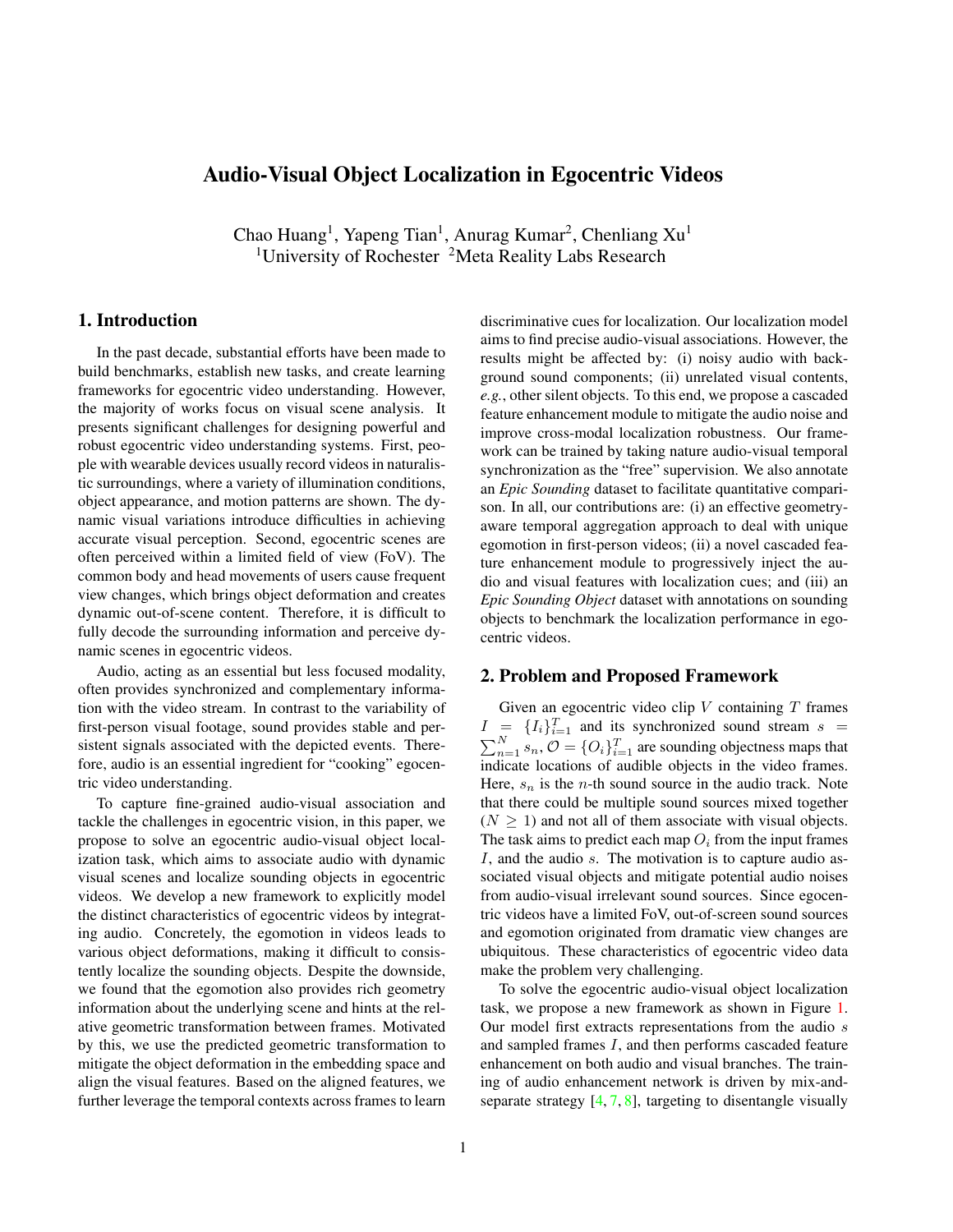<span id="page-1-0"></span>

Figure 1. An overview of our egocentric audio-visual object localization framework. In the beginning, our model extracts deep features from the video and audio streams. Then the audio and visual features are fed into the cascaded feature enhancement module to inject localization cues for both branches. Such module is additionally trained with "mix-and-separation" strategy. Next, our geometric-aware temporal modeling block leverages the relative geometric information between visual frames and performs alignment based temporal context aggregation to get the final visual features for localization.

indicated sound sources. Benefiting from the enhanced audio features, the sounding-irrelevant visual features can be reweighted by means of audio-guided cross-modal attention. To deal with the egomotion in egocentric videos, our model estimates the homography transformation between the frames, and then apply it to align frame-level features and aggregate temporal contexts. During training, we take the audio-visual temporal synchronization as the supervision signal and use audio-guided cross-modal attention to learn the map  $O_i$ . The network can be optimized in terms of computed maps from sampled positive and negative audiovisual pairs with Contrastive Learning. To further leverage the temporal contexts in  $I$ , we solve the training in a Multiple Instance Learning (MIL) setting.

## 2.1. Feature extraction

**Visual representations.** As shown in Figure [1,](#page-1-0) we first use a shared visual encoder network  $E<sub>v</sub>$  to extract visual feature maps for each input frame  $I_i$ . We adopt a pre-trained Dilated ResNet model and remove the final fully-connected layers. We can subsequently obtain a group of feature maps  $v = \{v_i\}_{i=1}^T$ , where  $v_i \in \mathbb{R}^{c-h_v-w_v}$ . Here c is the number of channels and  $h_v \times w_v$  denotes the spatial content.

Audio representations. To extract audio representations from raw waveform, we first transform audio stream s into a magnitude spectrogram  $X$  with the short-time Fourier transform (STFT). Then, we can compute audio features by means of CNN encoder  $E_a$  in the Time-Frequency (T-F) space. The resultant audio features  $a = E_a(s)$ ,  $a \in$  $\mathbb{R}^{c}$   $\bar{h}_a$   $w_a$ . *c* is set as 512 in our experiment.

### 2.2. Cascaded feature enhancement

In practice, there could be sound sources,  $s_n$ , which are out-of-screen in egocentric videos due to the limited FoV. For instance, *frying sound* and *human speech* may simultaneously be captured, while only the visual object of frying sound is presented in the scene. In this case, these additional sound sources are essentially noise and can corrupt subsequent audio representations. We propose to mitigate these acoustic noises by disentangling visually guided audio representations from the input audio.

Audio feature enhancement. Our goal here is to separate the noisy components from the audio features. However, the final localization objective cannot provide direct supervision to guide the disentanglement. Inspired by the audiovisual source separation works  $[4, 7, 8]$  $[4, 7, 8]$  $[4, 7, 8]$  $[4, 7, 8]$  $[4, 7, 8]$ , we adopt the commonly used "mix-and-separate" idea to provide additional disentanglement supervision.

Given the current audio as  $s^{(1)}$ , we randomly sample another audio stream  $s^{(2)}$  from a different video and mix them together to obtain an input audio signal  $s = s^{(1)} + s^{(2)}$ . We can then obtain a mixed spectrogram  $X$  and the other two original magnitude spectrograms  $X^{(1)}$  and  $X^{(2)}$ , respectively. We define the audio feature enhancement as a function  $f(\cdot, \cdot; \theta_1)$ , which takes the mixed spectrogram X and visual feature vector as input. The output audio feature of f should be disentangled from audio noise. In the module, we apply spatial average pooling and temporal max pooling on visual feature maps v to obtain a visual feature vector  $g_v \in$  $\mathbb{R}^c$ . Then we replicate this feature vector  $h_a \times w_a$  times and tile them to match the shape of audio features. Lastly, the audio feature enhancement is presented as  $\hat{a} = f(a, g_v; \theta_1)$ . In practice, we implement the disentanglement network  $f$  as